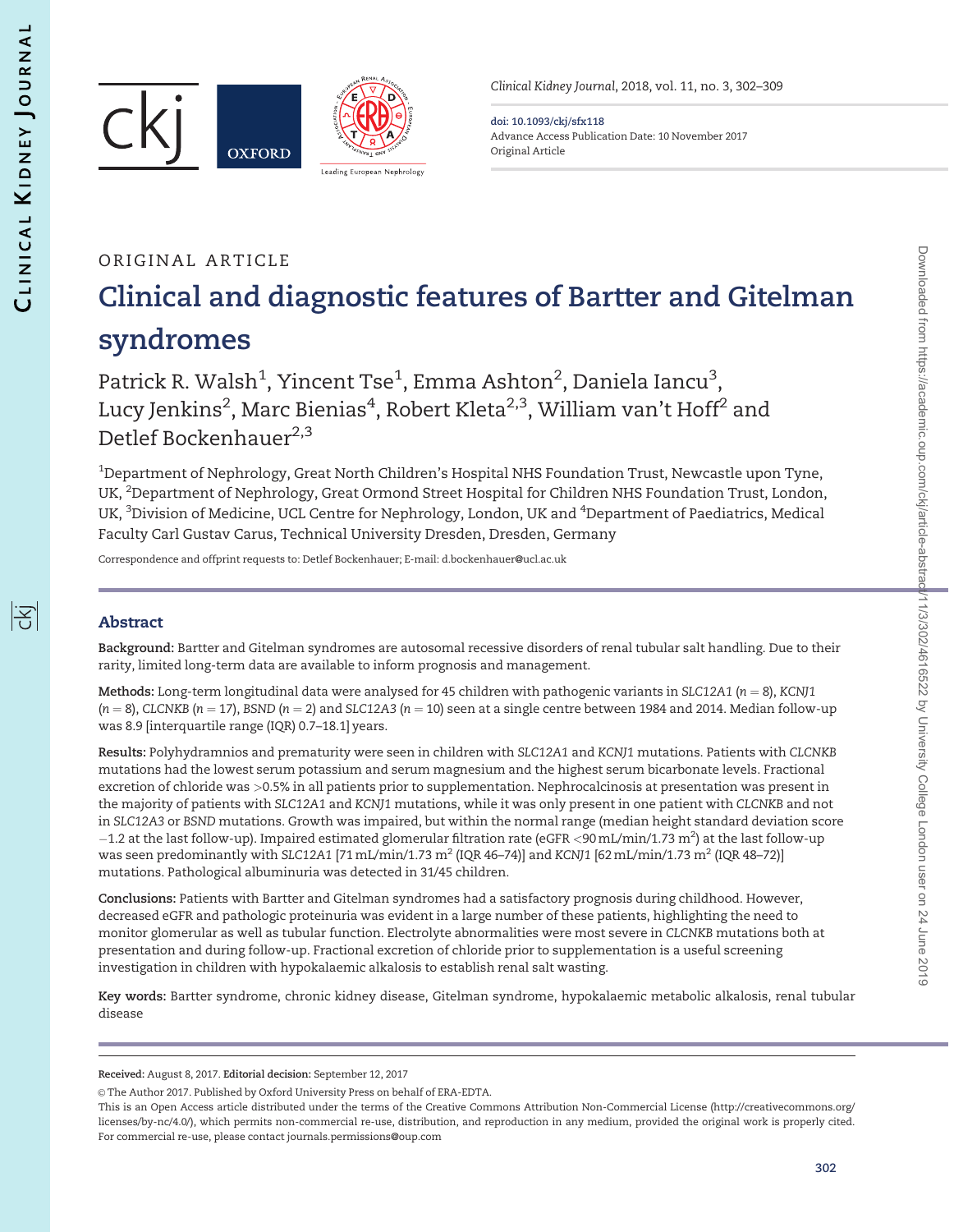阁

# <span id="page-1-0"></span>Introduction

Bartter syndrome (BS) and Gitelman syndrome (GS) are rare autosomal recessive tubulopathies with a prevalence of  $\sim$ 1 in 100 000 and 25 in 100 000, respectively [\[1](#page-6-0)]. BS occurs as a result of mutations in genes coding for proteins mainly responsible for salt and water reabsorption in the thick ascending loop of Henle (TAL), while dysfunction of the sodium chloride co-transporter in the distal convoluted tubule (DCT) results in GS. BS can be further subdivided based on the underlying genetics (Table 1) [\[2–6](#page-6-0)].

Two broad phenotypes exist in BS: antenatal BS, due to mutations in SLC12A1, KCNJ1, BSND (with sensorineural hearing loss) and in some cases of CLCNKB; and classic BS, typically associated with mutations in CLCNKB. Recently a transient antenatal BS was described in boys with mutations in MAGED2 [\[7\]](#page-6-0). Biochemical hallmarks of BS and GS include hyperaldosteronism with hypokalaemic, hypochloraemic metabolic alkalosis. Some specific biochemical abnormalities can give clues as to the underlying genotype, summarized in Table 1. For example, patients with KCNJ1 mutations can present with transient hyperkalaemia followed by the more typical hypokalaemia; increased urinary calcium excretion and nephrocalcinosis are present in SLC12A1 and KCNJ1 mutations, whereas patients with SLC12A3 mutations have hypocalciuria; and patients with CLCNKB and SLC12A3 mutations typically develop hypomagnesaemia.

As with most rare diseases, there is little data available about the long-term disease course to inform management and prognosis.

In this study we describe the presenting features and longterm outcomes of 45 patients with BS and GS.

# Materials and methods

#### Demographic data

Biochemical and clinical data were analysed for 45 children presenting to Great Ormond Street Hospital (GOSH) between 1984 and 2014. Results were collected at presentation and throughout follow-up, summarized in Table [2](#page-2-0). Estimated glomerular filtration rate (eGFR) was calculated using the modified Schwartz formula, with a k-value of 33 [\[8](#page-6-0)]. The median follow-up was 8.9 [interquartile range (IQR) 0.5–18.1] years.

## Statistical analysis

Data analysis was performed using SPSS (IBM, Armonk, NY, USA). Patients were analysed according to the underlying disease

Table 1. Clinical and genetic classification of BS and GS

gene—SLC12A1, KCNJ1, CNCKB, BSND and SLC12A3—to investigate genotype/phenotype correlation. The Mann–Whitney U test was used to investigate differences between individual genotypes and Kruskal–Wallis was used to evaluate differences between multiple groups; statistical significance was defined as P < 0.05.

Median values are given with IQRs throughout. Due to the small size, the BSND group was excluded from statistical analysis.

## Molecular analysis

Genotyping was performed by the North East Thames Regional Genetics Service, located at GOSH, using a kit to assess a panel of 37 tubular disease genes, as described previously [[9\]](#page-6-0).

# Results

## Molecular results

Mutations in disease-causing genes are summarized in Table [3](#page-3-0). Homozygous variants were identified in 30/45 patients and compound heterozygous variants in the remaining 15/45 patients. Whole gene deletion was responsible for 50% of mutations in CLCNKB.

#### Initial presentation

Biochemical and clinical features at presentation are summarized in Table [2](#page-2-0) and Figure [1](#page-4-0).

### Prenatal and perinatal history

Polyhydramnios was documented in 8/8 of SLC12A1, 7/8 KCNJ1, 7/17 CLCNKB, 1/2 BSND and 0/10 SLC12A3 cases. Gestational age (GA) was significantly lower in SLC12A1, KCNJ1 and BSND mutations compared with CLCNKB and SLC12A3 (P < 0.001).

## Diagnosis and presentation

The diagnosis of BS or GS was made before the age of 1 year in 27/35 BS patients (8/8 SLC12A1, 8/8 KCNJ1, 9/17 CLCNKB and 2/2 BSND) compared with 1/10 GS patients. Children diagnosed before 1 year of age presented with a history of polyhydramnios, polyuria and hypochloraemic metabolic alkalosis. The remaining patients were diagnosed during childhood with failure to thrive (four CLCNKB), persistent muscle cramping (one CLCNKB, one SLC12A3), fainting spells (one SLC12A3) and incidentally noted biochemical derangement during intercurrent illness (one CLCNKB, seven SLC12A3).

Median plasma potassium concentration at presentation was lowest in CLCNKB mutations [2.6 mmol/L (IQR 2.1–2.9)],

|                                             |             | Genetic  |                 |                    |                                                                                                          |
|---------------------------------------------|-------------|----------|-----------------|--------------------|----------------------------------------------------------------------------------------------------------|
| Clinical phenotype                          | <b>OMIM</b> | subtype  | Gene/locus      | Protein            | Features                                                                                                 |
| Antenatal BS                                | 601678      | Type I   | SLC12A1/15q21.1 | NKCC2              | Polyhydramnios, prematurity, polyuria, nephrocalci-<br>nosis, failure to thrive                          |
| Antenatal BS                                | 241200      | Type II  | KCNJ1/11q24.3   | ROMK1              | Polyhydramnios, prematurity, polyuria, nephrocalci-<br>nosis, failure to thrive, transient hyperkalaemia |
| Classic BS                                  | 607364      | Type III | CLCNKB/1p36.13  | CLC-Kb             | Failure to thrive, hypomagnesaemia                                                                       |
| Antenatal BS with<br>sensorineural deafness | 602522      | Type IV  | BSND/1p32.3     | Barttin            | Polyhydramnios, prematurity, polyuria, nephrocalci-<br>nosis, failure to thrive, sensorineural deafness  |
| GS                                          | 263800      | GS       | SLC12A3/16q13   | <b>NCCT</b>        | Hypocalciuria, hypomagnesaemia                                                                           |
| Transient antenatal BS                      | 300971      | Type V   | MAGED2          | MAGED <sub>2</sub> | Severe polyhydramnios, prematurity, hypercalciuria,<br>spontaneous resolution                            |

OMIM: Online Mendelian Inheritance in Man.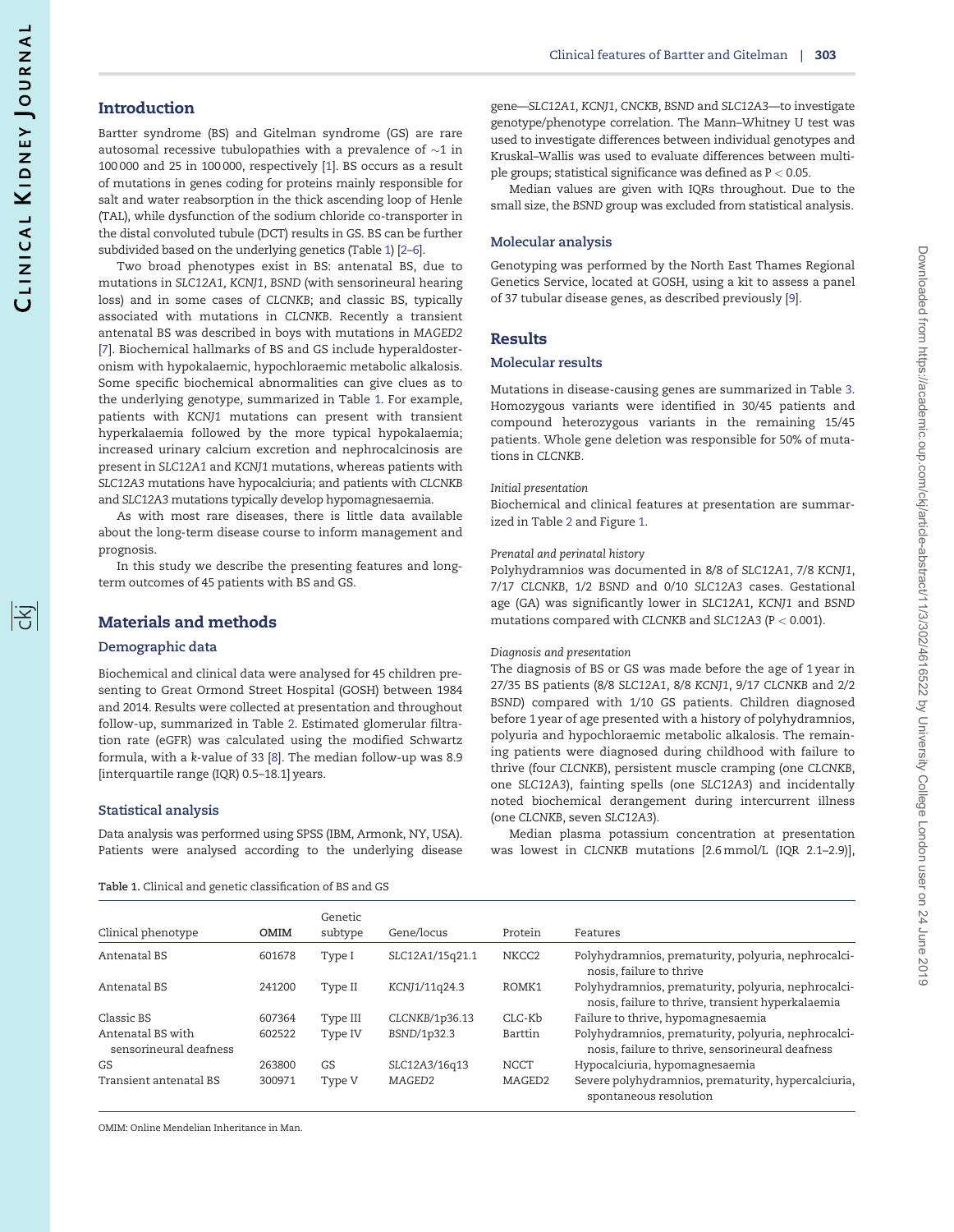#### <span id="page-2-0"></span>Table 2. Clinical and biochemical characteristics at presentation

|                                                                                                    | BS                                            | GS                                       |                                          |                            |                                            |         |
|----------------------------------------------------------------------------------------------------|-----------------------------------------------|------------------------------------------|------------------------------------------|----------------------------|--------------------------------------------|---------|
| Parameter                                                                                          | $SLC12A1 (n = 8)$                             | KCNJ1 $(n = 8)$                          | CLCNKB $(n = 17)$                        | BSND $(n=2)$               | SLC12A3 ( $n = 10$ ) P-value               |         |
| GA, weeks                                                                                          | $32(27-33)$                                   | $30(28-33)$                              | $40(38-40)$                              | 32                         | $40(40-40)$                                | < 0.001 |
| Polyhydramnios,<br>present/absent                                                                  | 8/0                                           | 7/1                                      | 7/10                                     | 0/2                        | 0/10                                       | < 0.001 |
| Sex, M/F                                                                                           | 4/4                                           | 4/4                                      | 12/5                                     | 0/2                        | 7/4                                        | N.S.    |
| Height, Z-score                                                                                    | $-1.28$ (-4.9 to $-0.62$ ) -2.2 (-3.0 to 0.4) |                                          | $-2.1$ ( $-4.9$ to $-0.11$ )             |                            | $0.0$ (-1.1 to $0.5$ ) <sup>7</sup>        | N.S.    |
| Weight, Z-score                                                                                    | $-3.49$ (-4.22 to 1.00) <sup>2</sup>          | $-2.31$ (-3.49 to $-0.22$ ) <sup>1</sup> | $-1.82$ (-3.49 to $-0.63$ ) <sup>6</sup> |                            | $0.52$ (N/A) <sup>8</sup>                  | N.S.    |
| Sodium, [133-146 mmol/L]                                                                           | 146 (143-148)                                 | 142 (135-148)                            | 135 (130-140)                            | $(116 - 130)$              | 139 (135-140)                              | 0.001   |
| Potassium [3.5-5.5 mmol/L]                                                                         | $3.4(2.9-3.9)$                                | $3.8(3.6 - 6.0)$                         | $2.6(2.1-2.9)$                           | $(2.1 - 3.0)$              | $2.8(2.4-3.0)$                             | < 0.001 |
| Chloride [96-106 mmol/L]                                                                           | $103(98-110)^1$                               | 103 (101-109)                            | 95 $(81 - 98)^1$                         | $(59 - 79)$                | 98 (96-101) <sup>1</sup>                   | 0.001   |
| Bicarbonate [18-28 mmol/L]                                                                         | $25(25-29)$                                   | $25(23-28)$                              | 29 $(26-33)^1$                           | $(24 - 81)$                | 30 $(28-31)^1$                             | 0.01    |
| Magnesium [0.6-0.9 mmol/L]                                                                         | $0.97$ $(0.91 - 1.17)^1$                      | $0.94(0.73 - 1.07)^{1}$                  | $0.76(0.59 - 0.90)^2$                    | $(0.55 - 0.74)$            | $0.67(0.58 - 0.83)^1$                      | 0.005   |
| FENa, %                                                                                            | $0.36(0.17-1.23)^{1}$                         | $0.82(0.37 - 2.51)^2$                    | $0.87(0.39-1.25)^8$                      |                            | Not obtained 0.55 (0.30-0.95) <sup>5</sup> | N.S     |
| FECI, %                                                                                            | 1.6 $(0.8-5.4)^3$                             | 1.25 $(N/A)^6$                           | $3.9(1.4-6.1)^{11}$                      | Not obtained $2.1 (N/A)^9$ |                                            | N.S.    |
| Age-adjusted calcium: creatinine 1.17 (0.88-2.00)<br>ratio, normalized to<br>upper limit of normal |                                               | $1.37(0.82 - 2.04)$                      | $0.61(0.14 - 1.34)$                      | $(1.50 - 1.64)$            | $0.09(0.05 - 0.21)$                        | < 0.001 |
| Nephrocalcinosis,<br>present/absent                                                                | 8/0                                           | 8/0                                      | 2/15                                     | 0/2                        | 0/10                                       | < 0.001 |

Median values given with interquartile ranges in parentheses. Reference range given in square brackets. Superscript numbers indicate the number of patients with missing data. P-values for Kruskal–Wallis analysis comparing SLC12A1, KCNJ1, CLCNKB and SLC12A3. M: male; F: female; N.S.: Not significant.

while two children with KCNJ1 were noted to have transient hyperkalaemia at presentation (Figure [1\)](#page-4-0).

Fractional excretions of chloride (FECl) and sodium (FENa) at presentation were calculated in children where the data were available (FECl in 15 children and FENa in 28 patients) and are summarized in Table 2. FENa ranged from 0.1 to 6.4%, while FECl >0.5% was seen in all patients with available data, prior to commencing supplementation. In patients where both values were available ( $n = 15$ ), the median FENa was 0.7% (IQR 0.3-1.2) and FECl was 1.62% (IQR 1.2–5.5).

Normal urine calcium:creatinine (UCC) ratio varies with age, therefore the results were normalized to an age-adjusted upper limit of normal. This was elevated in 5/8 SLC12A1, 5/8 KCNJ1, 7/ 17 CLCNKB and 2/2 BSND patients. Ultrasound scan at presentation was performed in all children to assess for nephrocalcinosis; this was seen in 8/8 SLC12A1, 8/8 KCNJ1, 2/17 CLCNKB, 0/2 BSND and 0/10 SLC12A3 patients.

#### Course of clinical and biochemical data

#### Growth

The median height [standard deviation score (SDS)] at presentation was –1.6 (IQR –3.88 to –0.04), this was not statistically different from the follow-up [-1.2 (IQR -3 to -1.7)]. Subgroup analysis of the genotypes revealed no statistical difference between height at presentation and follow-up (SDS): SLC12A1,  $P = 0.35$ ; KCNJ1, P = 0.6; CLCNKB, P = 0.39; SLC12A3, P = 0.59.

#### Growth hormone treatment

Growth hormone (GH) deficiency has previously been reported in children with BS [\[11](#page-6-0)]. In this cohort, GH was used in three patients (1, 10 and 23) due to documented GH deficiency based on formal glucagon stimulation tests. In Patient 1, it was started at the age of 8 years, when her height was 110 cm (SDS-3.29). She was also treated with gonadotropin-releasing hormone analogues to delay puberty. Treatment was stopped at the age of 16 years, when her height was 153 cm (SDS-1.42). Patient 10 started GH at the age of

14 years, when his height was 126 cm (SDS-4.37) and was stopped at the age of 17 years, when his height was 154 cm (SDS-3.02). Patient 23 started GH at the age of 6 years when his height was 102 cm (SDS-3.78). This coincided with indomethacin being discontinued due to a gastrointestinal bleed. His height SDS remained essentially unchanged for the following 2 years (SDS-3.88) despite GH treatment. At the age of 8 years, indomethacin was restarted (and GH continued) and his height SDS improved to  $-2.75$  over the following year. At the last follow-up (still on GH and indomethacin) at the age of 12 years, his height was 133 cm (SDS-2.26).

#### Persistent hypokalaemia

Persistent hypokalaemia, defined as potassium <3.5 mmol/L on at least two consecutive blood tests, was seen in 41 children. Mild hypokalaemia (2.5–3.5 mmol/L) was present in 28 children (BS 22, GS 6), moderate hypokalaemia (2.0–2.5 mmol/L) was seen in 9 children (BS 6, GS 3) and severe hypokalaemia (<2.0 mmol/ L) was noted in 4 children (3 CLCNKB and 1 BSND).

At the last follow-up, plasma potassium was decreased (<3.5 mmol/L) in 36 patients (BS 26/35 and GS 10/10). Plasma bicarbonate was elevated (>28 mmol/L) in 20 patients (BS 18/35 and GS 2/10) and plasma magnesium was decreased (<0.6 mmol/L) in 7 patients (BS 3/35 and GS 4/10) (Figure [1](#page-4-0)).

#### Complications

Two children with CLCNKB mutations were admitted for optimization of potassium supplementation (serum potassium 1.3 mmol/L and 1 mmol/L), one due to symptoms of hypokalaemic paralysis (Patient 13), which resolved following increased potassium supplementation, and the second due to concerns regarding compliance (Patient 15).

The median serum magnesium level at the last follow-up was lowest in GS patients [0.62 mmol/L (IQR 0.55–0.71)]. Hypomagnesaemia was associated with both CLCNKB and SLC12A3 mutations; while there was a trend to lower magnesium with increasing age, this was not statistically significant. No arrhythmias were noted.

序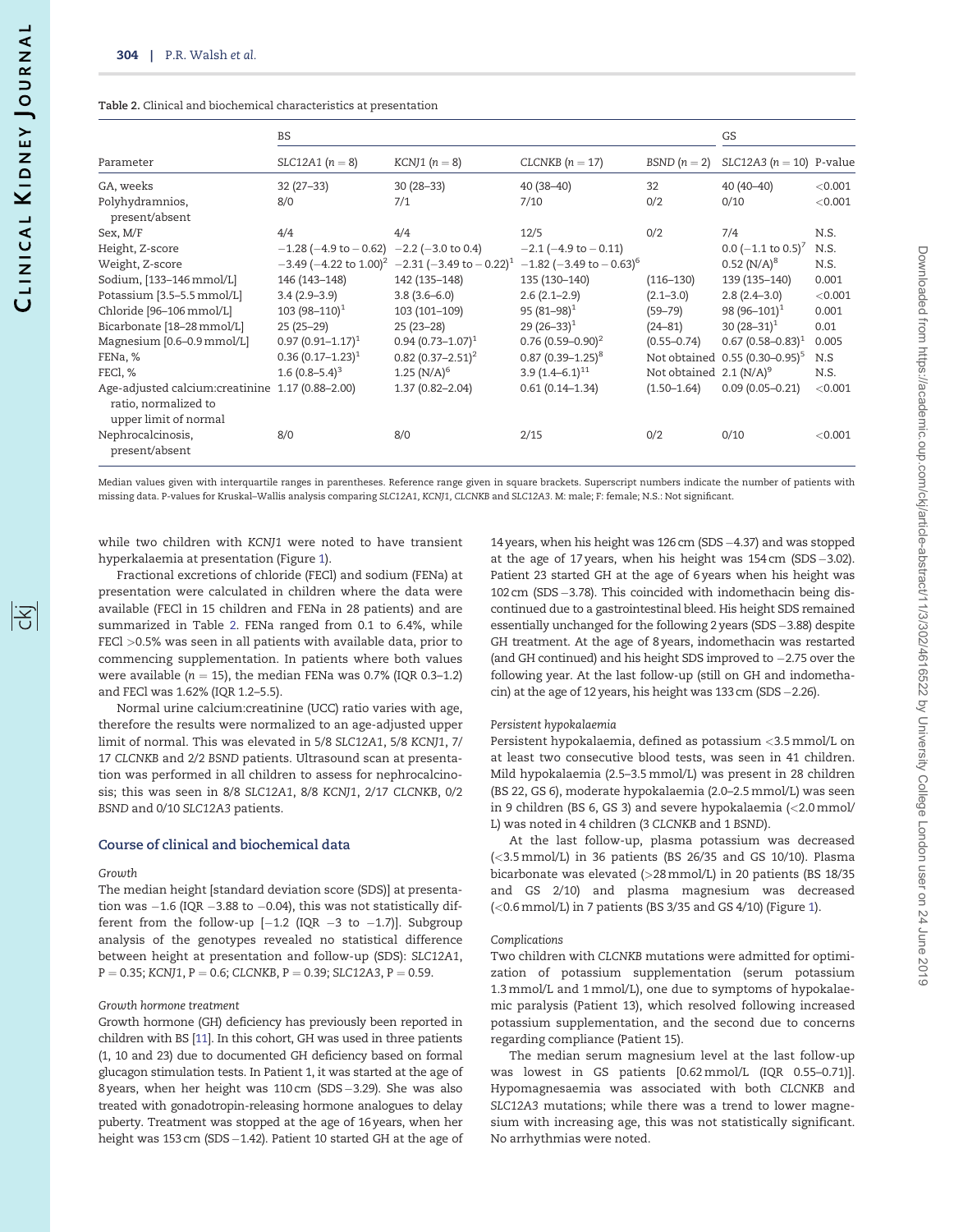序

<span id="page-3-0"></span>Table 3. Causative mutations identified

| Gene          | Patient        | Sex    | Nucleotide                       | Protein                             | Status                |
|---------------|----------------|--------|----------------------------------|-------------------------------------|-----------------------|
| SLC12A1       | $\mathbf{1}$   | Female | c.1316G > A                      | p.(Arg439Gln)                       | Homozygous            |
|               | $\overline{2}$ | Male   | c.1215G > A                      | p.?(Loss of splice site)            | Homozygous            |
|               | 3              | Female | c.811G>C/c.1316G>A               | p.(Ala271Pro/p.Arg439Gln            | Compound heterozygous |
|               | 4.1            | Female | c.450_451del/c.967G>A            | $p.(Asp150Glufs*4)/p.(Glu323Lys)$   | Compound heterozygous |
|               | 4.2            | Male   | c.450_451del/c.967G>A            | $p.(Asp150Glufs*4)/p.(Glu323Lys)$   | Compound heterozygous |
|               | 5              | Male   | c. 1327G>A/c.2805dup             | p.(G443R)/p.(Trp936fs)              | Compound heterozygous |
|               | 6.1            | Male   | c.3165-? $*1+?$ del              | p.? (exon 26 deletion)              | Homozygous            |
|               | 6.2            | Female | c.3165-? $*1+?del$               | p.? (exon 26 deletion)              | Homozygous            |
| KCNJ1         | 7              | Male   | c.1-? $*1+?$ del                 | p.? (exon 1 deletion)               | Homozygous            |
| 8             |                | Male   | c.277T > G                       | p.(Phe93Val)                        | Homozygous            |
|               | 9.1            | Female | c.716delG                        | p.(Gly239Glufs*14)                  | Homozygous            |
|               | 9.2            | Female | c.716delG                        | p.(Gly239Glufs*14)                  | Homozygous            |
|               | 10             | Female | c.658C > T                       | p.(Leu220Phe)                       | Homozygous            |
|               | 11.1           | Female | c.657C > G                       | p.(Ser219Arg)                       | Homozygous            |
|               | 11.2           | Male   | c.657C > G                       | p.(Ser219Arg)                       | Homozygous            |
|               | 12             | Male   | c.657C > G                       | p.(Ser219Arg)                       | Homozygous            |
| <b>CLCNKB</b> | 13             | Male   | c.(?-1)_(*1_?)del                | p.? (gene deletion)                 | Homozygous            |
|               | 14.1           | Female | c.875G > T                       | p.(Cys292Phe)                       | Homozygous            |
|               | 14.2           | Male   | c.875G > T                       | p.(Cys292Phe)                       | Homozygous            |
|               | 15             | Female | c.(?-1)_(*1_?)del                | p.? (gene deletion)                 | Homozygous            |
|               | 16             | Female | c.(?-1)_(*1_?)del                | p.? (gene deletion)                 | Homozygous            |
|               | 17             | Male   | c.1693del/c.968 + $1G > A$       | p.(Glu565Argfs*7)/p.(?)             | Compound heterozygous |
|               | 18             | Male   | c.(?-1)_(*1_?)del                | p.? (gene deletion)                 | Homozygous            |
|               | 19             | Male   | c.(?-1)_(*1_?)del                | p.? (gene deletion)                 | Homozygous            |
|               | 20             | Female | c.1987A > T                      | p.(Arg663*)                         | Homozygous            |
|               | 21             | Male   | c.1395delG                       | p.(Tyr465*)                         | Homozygous            |
|               | 22             | Male   | c.(?-1)_(*1_?)del                | p.? (gene deletion)                 | Homozygous            |
|               | 23             | Female | c.(?-1)_(*1_?)del                | p.? (gene deletion)                 | Homozygous            |
|               | 24             | Male   | c.(?-1)_(*1_?)del                | p.? (gene deletion)                 | Homozygous            |
|               | 25             | Male   | c.182C>A/c.373G>A                | p.(Ala61Asp)/p.(Glu125Lys)          | Compound heterozygous |
|               | 26             | Male   | c.1897delC                       | p.(Leu633*)                         | Homozygous            |
|               | 27             | Female | $c.1929 + 1G > A/c.887G > A$     | p.?/p.(Gly296Asp)                   | Compound heterozygous |
|               | 28             | Male   | c.182C>A/c.373G>A                | p.(Ala61Asp)/p.(Glu1125Lys)         | Compound heterozygous |
| <b>BSND</b>   | 29             | Female | c.452delC                        | p.(Pro151Leufs*27)                  | Homozygous            |
|               | 30             | Female | c.125G > A/c.139G > A            | p.(Ser42Asn)/p.(Gly47Arg)           | Compound heterozygous |
| SLC12A3       | 31             | Male   | c.2221G>A/c.3002C>A              | p.(Gly741Arg)/p.(Ala1001Asp)        | Compound heterozygous |
|               | 32             | Male   | c.1202C>A/c.2965                 | p.(Ala401Asp)/p.(Gly989Arg)         | Compound heterozygous |
|               | 33             | Male   | c.2221G>A/c.3052C>T              | p.(Gly741Arg)/p.(Arg1018*)          | Compound heterozygous |
|               | 34             | Female | c.2878_2879insAGGGGTGCACCCTG     | p.(Val960Glufs*12)                  | Homozygous            |
|               | 35.1           | Female | c.626G>A/c.1577A>G               | p.(Arg209Gln)/p.(Asn526Ser)         | Homozygous            |
|               | 35.2           | Female | c.626G>A/c.1577A>G               | p.(Arg209Gln)/p.(Asn526Ser)         | Compound heterozygous |
|               | 36             | Male   | c.647G>A/c.2221G>A               | p.(Gly216Glu)/p.(Gly741Arg)         | Compound heterozygous |
|               | 37             | Male   | c.424G>T/c.2952-?_*1+?del        | p.(Val142Leu)/p.?(Exon 26 deletion) | Compound heterozygous |
|               | 38             | Female | c.2221G > A                      | p.(Gly741Arg)                       | Compound heterozygous |
|               | 39             | Male   | $c.506 - 1G > A/c.1180 + 1G > T$ | p.?/p.? (splice site)               | homozygous            |
|               |                |        |                                  |                                     | Compound heterozygous |

Listed are the mutations identified in the 45 patients. Listing of a single variant indicates homozygosity. Reference sequences used for annotation were as follows: BSND NM\_057176.2, CLCNKB NM\_000085.3, KCNJ1 NM\_000220.2, SLC12A1 NM\_000338.2, SLC12A3 NM\_000339.2.

#### Medications at last follow-up

Sodium supplementation was prescribed for 14/45 patients (BS 12/ 35 and GS 2/10), potassium supplementation for 38/45 patients (BS 30/35, GS 8/10) and magnesium supplementation for 12/45 patients (BS 7/35 and GS 5/10). Prostaglandin inhibitors (ibuprofen or indomethacin) were prescribed in 20/45 patients (BS 20/35 and GS 0/10).

# Side effects of medication

## Indomethacin

Indomethacin was used in 30/35 BS and 2/10 GS patients. Indomethacin was permanently discontinued in three children: two developed abdominal pain (Patients 17 and 24) and one developed excessive bruising days after commencing treatment (Patient 23).

Indomethacin was temporarily discontinued in two other children. One child (Patient 8) developed necrotizing enterocolitis at 17 days of age; indomethacin was eventually recommenced at 3 months due to ongoing severe polyuria. The second child developed gastrointestinal bleeding during the first year of life (Patient 21); indomethacin was gradually reintroduced. Indomethacin was substituted with ibuprofen in four patients: two because of parental preference (Patients 9.1 and 9.2), one due to abdominal pain that settled after switching (Patient 4.1) and one who developed peptic ulcer disease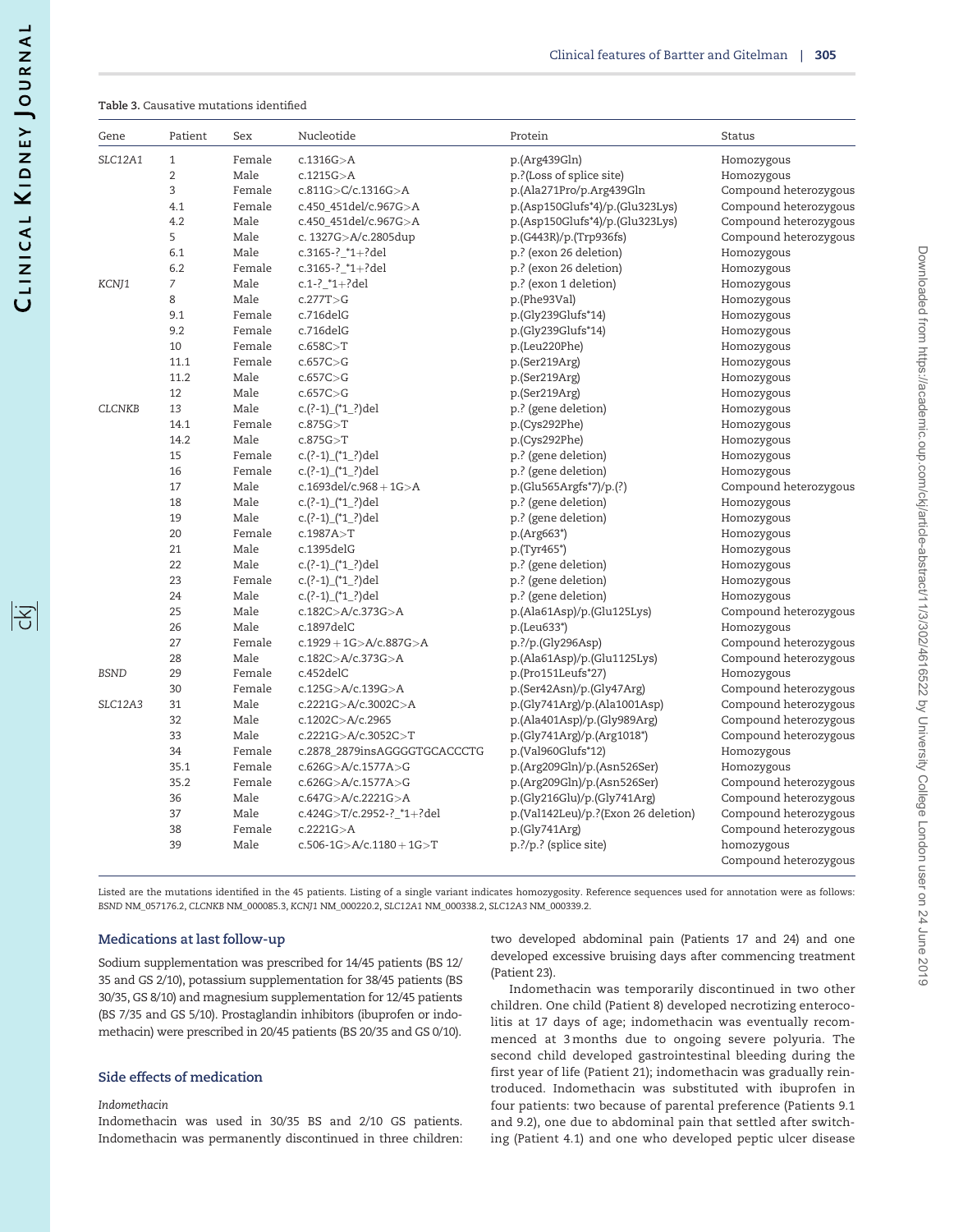<span id="page-4-0"></span>

Fig. 1. Biochemical data at presentation and last follow-up. Dotted lines indicate upper and lower limits of reference range. (A) Potassium at presentation and (B) at last follow-up. (C) Bicarbonate at presentation and (D) at last follow-up. (E) Magnesium at presentation and (F) at last follow-up. (G) Urine calcium:creatinine ratio at presentation. (H) eGFR at last follow-up. \*P<0.05. <sup>#</sup>Bicarbonate as measured in the laboratory (initial bicarbonate calculated on blood gas analysis was 80 mmol/L, described in detail by Plumb et al. [[10\]](#page-6-0)).

that settled with antacid treatment and switching to ibuprofen (Patient 20).

biochemical improvement. One patient received amiloride because of dramatic alkalosis (Patient 29) [\[10](#page-6-0)].

## Potassium-sparing diuretics

Spironolactone was used in 6/35 BS patients. In one (Patient 24), it was discontinued at age 15 years due to gynaecomastia and in a second (Patient 15) it was discontinued due to lack of

#### Chronic kidney disease

At the last follow-up, 27/45 children (BS 22/35 and GS 5/10) had an eGFR < 90 mL/min/1.73  $m^2$ . Pathological albuminuria (urine

|공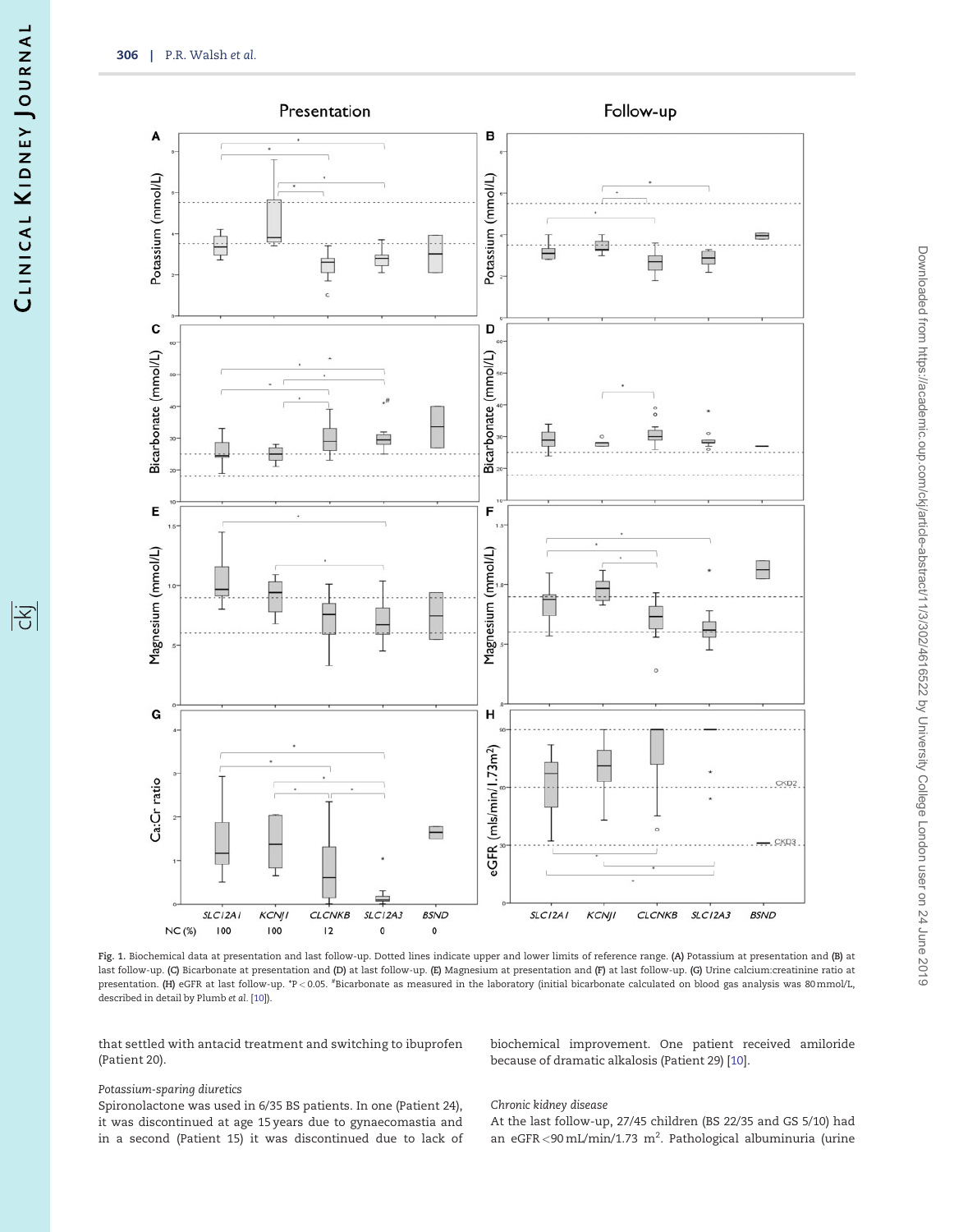序

<span id="page-5-0"></span>albumin: creatinine ratio  $>2.5$  mg/mmol in boys and  $>3.5$  mg/ mmol in girls) was detected in 31/45 children (BS 28/35 and GS 3/10). There was no statistically significant association of development of CKD with either hypokalaemia, nephrocalcinosis or urinary concentrating ability.

One child (patient 24) with BS Type 3 developed nephroticrange proteinuria (3.3 g/day) and underwent a kidney biopsy at the age of 14 years, when his eGFR was 60 mL/min/1.73  $\mathrm{m}^{2}$ , which demonstrated focal segmental glomerular sclerosis. An angiotensin-converting enzyme inhibitor was commenced at low dose (enalapril 0.06 mg/kg/day), but was temporarily stopped due to an increase in creatinine by almost 50% (from 123 to  $183 \mu$ mol/L). When subsequently restarted at half the dose, proteinuria decreased to 1.8 g/day with stable plasma creatinine (135  $\mu$ mol/L).

One patient with CKD Stage 3 (Patient 33) had been diagnosed with vesico-ureteric reflux at 3 years of age after suffering from recurrent urinary tract infections.

#### Urinary concentrating ability

Maximal urine osmolalities (Uosm) obtained at clinic visits were compared according to genotype for those with available data. The average maximal Uosm in patients with SLC12A1 and KCNJ1 mutations was 285  $\pm$  8 (SEM) mOsm/kg (n = 11), compared with 547  $\pm$  17 for CLCNKB (n = 12) and 634  $\pm$  65 for SLC12A3.

In all, six patients (all with antenatal BS) had formal desmopressin (DDAVP) tests because of concerns over the urinary concentrating ability. Of these, four patients (1, 2, 8 and 9.1) showed evidence of secondary nephrogenic diabetes insipidus (sNDI) with Uosm below plasma osmolality (Posm) after DDAVP. The two others (Patients 9.2 and 12) showed evidence of isosthenuria, with Uosm only mildly increasing to 345 and 367 mOsm/kg, respectively, after stimulation with DDAVP.

#### Extrarenal complications

Intellectual impairment was not systematically evaluated in all patients but was documented in three patients (2, 10, 11.1) and was mostly ascribed to complications from prematurity. Patient 10 also has ataxia with cerebellar atrophy, which was deemed familial, as his sister and aunt (who do not have BS) are also affected.

## **Discussion**

This study describes the long-term outcome for a large cohort of patients with BS and GS. Overall, the prognosis appears reasonable, with the most serious complications related to prematurity. Genotype–phenotype correlation broadly confirms results seen in previous cohorts.

### Growth

Growth was below average for the cohort, but the mean height was within two standard deviations. Height SDS improved slightly with treatment, from –1.6 at presentation to –1.2 at the last follow-up. GH deficiency has been recurrently reported in BS [[11](#page-6-0), [12–15\]](#page-7-0). In our cohort, three patients were treated with GH. Of interest is the observation in Patient 23, with BS Type 3, only showed catch-up growth with concomitant non-steroidal anti-inflammatory drug (NSAID) treatment. Most reports of GH deficiency in BS concern patients with CLCNKB mutations, the type of BS with the most severe biochemical abnormalities. This raises the question whether GH secretion and response is impaired by severe hypokalaemia, alkalosis and/or elevated

prostaglandins. Reports of GH deficiency in patients with GS would argue against an effect of prostaglandins [[16,](#page-7-0) [17\]](#page-7-0). Yet, these reported patients had no genetic confirmation of the diagnosis, thus it is unclear if they truly had GS or rather BS Type 3. More systematic investigations are needed to address this question.

#### **Treatment**

Supplementation with sodium and/or potassium was the most frequently prescribed intervention; this is in keeping with previously described cohorts [[18–20](#page-7-0)]. Yet, the small differences in potassium levels between presentation and follow-up (see Figure [1](#page-4-0)) demonstrate the difficulties in improving this parameter by supplementation, as an increased blood level results in an increased filtered load and thus, typically, increased urinary losses.

In our cohort, treatment with NSAIDs at the last follow-up was used in more than half of children with BS. Treatment with NSAIDs was generally well tolerated, although side effects that prompted temporary or permanent withdrawal were seen in seven patients. Such withdrawal occurred with indomethacin, yet this was also the most frequently used NSAID. Thus, whether complications are more commonly associated with indomethacin compared with other NSAIDs cannot be answered from our study. Treatment with so-called cyclooxygenase-2 inhibitors has been suggested for patients with BS, and we increasingly prescribe it in our current patients, but none of the patients in this historic cohort received this class of drug [\[21](#page-7-0)].

Treatment and tolerance of hypokalaemia is a controversial topic in hypokalaemic alkalosis, as hypokalaemia can be associated with complications, yet excessive supplementation can also be harmful [\[22](#page-7-0)]. Interestingly, despite persistent hypokalaemia (serum potassium <3.0 mmol/L) in 35/45 patients during follow-up, only 1 patient experienced overt symptoms, in the form of hypokalaemic paralysis (serum potassium 1.3 mmol/L); no arrhythmias were detected with hypokalaemia, but this was also not routinely screened for.

The classic clinical features of hypovolaemia, hyperaldosteronism and the consequent hypokalaemic, hypochloraemic metabolic alkalosis can be seen with both renal and extrarenal saltwasting states, e.g. chronic and severe gastro-oesophageal reflux or congenital chloride diarrhoea, and it can be challenging to distinguish between them. The data presented in this cohort suggest that FENa cannot reliably distinguish between renal and extrarenal salt wasting. This is consistent with the concept that in the long-term salt homeostasis must be in a steady state, as persistent excess salt excretion would lead to life-threatening hypovolaemia. In this cohort, all patients with available data had an FECl >0.5% prior to commencing electrolyte supplementation, suggesting that this may be a better indicator for renal salt loss, as FECl in extrarenal salt-losing conditions is expected to be minimal. Given the importance of sodium for volume homeostasis, the tubules prioritize sodium reabsorption above other cations, especially potassium, so that sodium losses can be minimized. However, both sodium and potassium need to be accompanied by an anion, typically chloride and therefore FECl is better suited to detect renal salt wasting. Obviously these measurements should be obtained prior to supplementation, or when the patient is clinically hypovolaemic. After commencing supplementation, increased renal excretion may simply reflect the increased intake.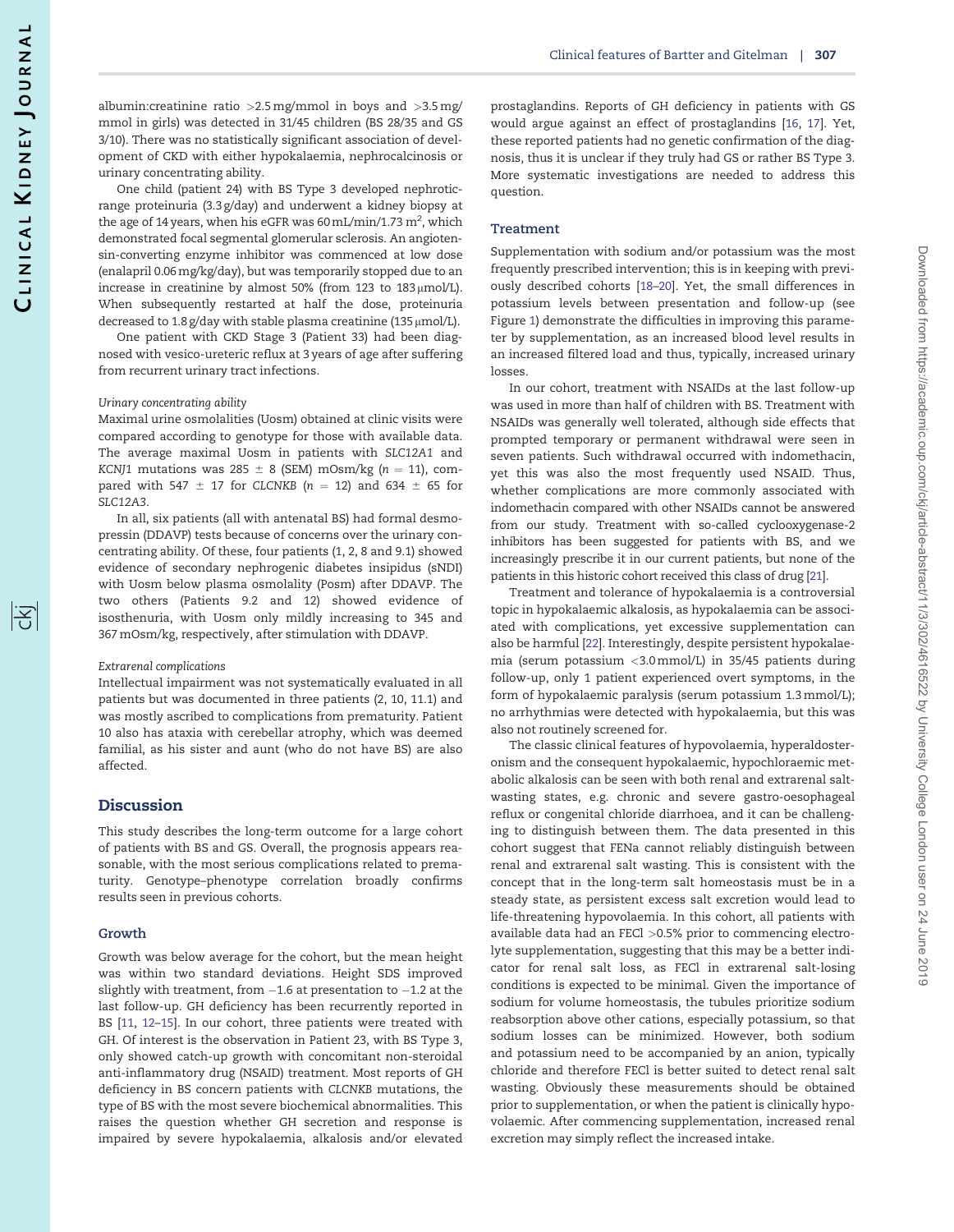#### <span id="page-6-0"></span>Chronic kidney disease

Impaired GFR and pathological glomerular proteinuria was seen in a substantial number of children during follow–up, in keeping with previous cohorts [\[19,](#page-7-0) [20,](#page-7-0) [23](#page-7-0), [24](#page-7-0)]. In our cohort this was more common in BS than GS. There are a number of possible explanations for this. One possibility is that this is secondary to nephrocalcinosis; however, in the four children with CLCNKB mutations and CKD, there was no evidence of nephrocalcinosis, suggesting this is not the cause in these patients. Long-term treatment with NSAIDs is linked to an increased risk of CKD [\[25\]](#page-7-0), however, the doses used in BS and GS are relatively small (typically 1–2 mg/kg/day of indomethacin) compared with doses used for analgesia. Moreover, patients with BS have increased levels of prostaglandins involved in the regulation of renal perfusion and treatment with NSAIDs does not suppress these, but brings them closer to the normal range. Previous data suggest that the use of NSAIDs in children with BS is not linked to histological evidence of NSAID-induced renal damage [\[18\]](#page-7-0).

A third possibility is chronic hypokalaemia, which in rats leads to hypertrophy and ultimately renal fibrosis with elevated transforming growth factor  $\beta$  [\[26\]](#page-7-0). Yet, results from adults with BS and GS suggest that the severity of hypokalaemia is not directly linked to the degree of CKD [\[27](#page-7-0)].

Stimulants of the renin–angiotensin–aldosterone system in BS and GS include chronic volume depletion, and in BS, 'shortcircuiting' of the juxta-glomerular apparatus [6, 10]. There is experimental and epidemiological work that demonstrates a damaging effect of elevated aldosterone levels on podocytes, thus leading to CKD [\[28](#page-7-0), [29\]](#page-7-0). Potentially this may also contribute to the CKD seen in children with BS and GS.

Prematurity is an emerging risk factor for CKD [\[30](#page-7-0)]. As human nephrogenesis is not complete until 36 weeks post-gestation, children born prematurely have an incomplete endowment of nephrons and therefore undergo ex utero nephrogenesis. In our cohort, patients with CLCNKB mutations and CKD were born at term, thus prematurity in these children is unlikely to be the primary cause of CKD in these patients, but it is a likely contributor in patients with antenatal BS.

The progression of CKD in BS and GS is likely multifactorial and therefore patients need regular follow-up to monitor glomerular as well as tubular function.

#### Urinary concentrating ability

We previously reported the presence of an sNDI in two patients (1 and 2) [\[31](#page-7-0), [32\]](#page-7-0) and confirm this complication in two further patients with marked polyuria (8 and 9.1). In contrast, the sister of Patient 9.1 (9.2), as well as Patient 12, showed isosthenuria, consistent with dysfunction of the loop of Henle [[33](#page-7-0)]. While sNDI is seen only in patients with antenatal BS, the discrepant findings in the siblings Patients 9.1 and 9.2 argue against a clear genotype effect; we also did not note substantial differences in their plasma electrolytes or urinary calcium concentration. Clinically these patients pose a management problem: BS is primarily a salt-wasting disorder and consequently supplementation with salt is a mainstay of treatment. Yet, patients with NDI need to minimize their salt intake to reduce the osmotic load. Indeed, the patients with confirmed sNDI all had recurrent hypernatraemic dehydration (maximal plasma sodium concentrations of 165, 161, 148 and 153 mmol/L) and salt supplementation was either never prescribed or discontinued in these four patients.

In summary, we report a large cohort of children with BS and GS with long-term follow-up data treated in a single centre over a 30-year period. This demonstrates the overall prognosis in children with BS and GS is reasonable; the majority of children reached a height that was within the normal range and there were very few complications resulting from extreme electrolyte abnormalities. In this cohort, impaired GFR and pathological albuminuria were seen in a large proportion of children, highlighting the need for follow-up of glomerular as well as tubular function in these patients.

## Funding

D.B. and R.K. received support from the European Union, FP7 [grant agreement 2012-305608, 'European Consortium for High-Throughput Research in Rare Kidney Diseases (EURenOmics)'], Kidney Care UK and Kids Kidney Research. D.B., W.v.H. and R.K. are supported by the National Institute for Health Research Biomedical Research Centre at Great Ormond Street Hospital for Children NHS Foundation Trust and University College London.

## Conflict of interest statement

None declared.

## References

- [1](#page-1-0). Ji W, Foo JN, O'Roak BJ et al. Rare independent mutations in renal salt handling genes contribute to blood pressure variation. Nat Genet 2008; 40: 592–599
- 2. Simon DB, Bindra RS, Mansfield TA et al. Mutations in the chloride channel gene, CLCNKB, cause Bartter's syndrome type III. Nat Genet 1997; 17: 171–178
- 3. Simon DB, Karet FE, Hamdan JM et al. Bartter's syndrome, hypokalaemic alkalosis with hypercalciuria, is caused by mutations in the Na-K-2Cl cotransporter NKCC2. Nat Genet 1996; 13: 183–188
- 4. Simon DB, Karet FE, Rodriguez-Soriano J et al. Genetic heterogeneity of Bartter's syndrome revealed by mutations in the K+ channel, ROMK. Nat Genet 1996; 14: 152-156
- 5. Simon DB, Nelson-Williams C, Bia MJ et al. Gitelman's variant of Bartter's syndrome, inherited hypokalaemic alkalosis, is caused by mutations in the thiazide-sensitive Na-Cl cotransporter. Nat Genet 1996; 12: 24–30
- 6. Kleta R, Bockenhauer D. Bartter syndromes and other saltlosing tubulopathies. Nephron Physiol 2006; 104: 73–80
- [7](#page-1-0). Laghmani K, Beck BB, Yang SS et al. Polyhydramnios, transient antenatal Bartter's syndrome, and MAGED2 mutations. N Engl J Med 2016; 374: 1853–1863
- [8](#page-1-0). Gonzalez Celedon C, Bitsori M et al. Progression of chronic renal failure in children with dysplastic kidneys. Pediatr Nephrol 2007; 22: 1014–1020
- [9](#page-1-0). Besouw MT, Bienias M, Walsh P et al. Clinical and molecular aspects of distal renal tubular acidosis in children. Pediatr Nephrol 2017; 6: 987–996
- [10](#page-4-0). Plumb LA, van't Hoff W, Kleta R et al. Renal apnoea: extreme disturbance of homoeostasis in a child with Bartter syndrome type IV. Lancet 2016; 388: 631–632
- [11](#page-2-0). Buyukcelik M, Keskin M, Kilic BD et al. Bartter syndrome and growth hormone deficiency: three cases. Pediatr Nephrol 2012; 27: 2145–2148

序